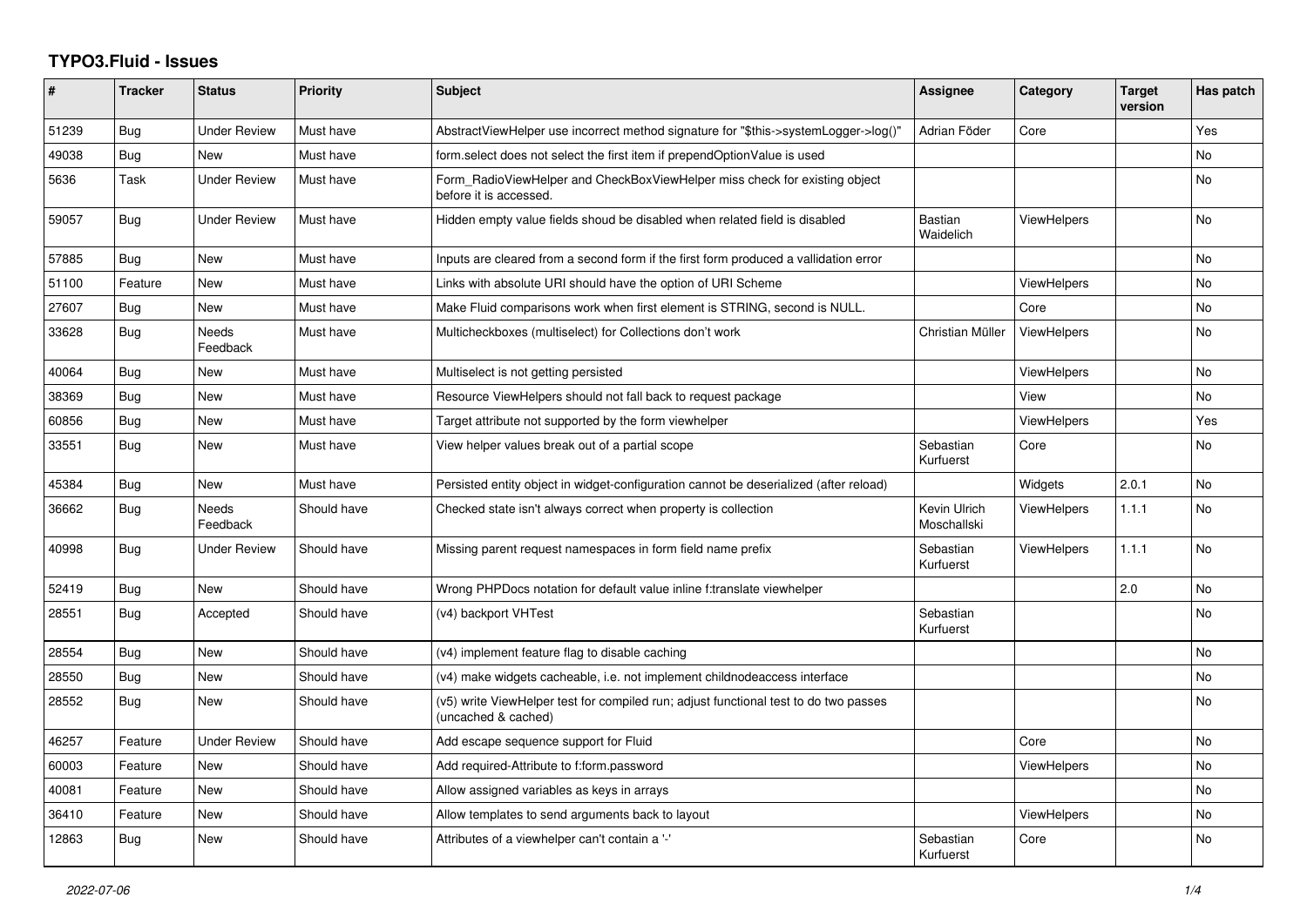| $\vert$ # | <b>Tracker</b> | <b>Status</b>       | <b>Priority</b> | <b>Subject</b>                                                                                | <b>Assignee</b>             | Category           | <b>Target</b><br>version | Has patch |
|-----------|----------------|---------------------|-----------------|-----------------------------------------------------------------------------------------------|-----------------------------|--------------------|--------------------------|-----------|
| 46545     | Feature        | <b>New</b>          | Should have     | Better support for arrays in options of SelectViewHelper                                      |                             |                    |                          | No        |
| 9950      | Task           | New                 | Should have     | Binding to nested arrays impossible for form-elements                                         |                             | <b>ViewHelpers</b> |                          |           |
| 3291      | Feature        | Needs<br>Feedback   | Should have     | Cacheable viewhelpers                                                                         |                             |                    |                          | <b>No</b> |
| 38130     | Feature        | New                 | Should have     | Checkboxes and multiple select fields should have an assignable default value                 |                             |                    |                          | <b>No</b> |
| 52640     | Feature        | <b>Under Review</b> | Should have     | Create an UnlessViewHelper as opposite to the IfViewHelper                                    | Marc Neuhaus                |                    |                          | No        |
| 30937     | Bug            | New                 | Should have     | CropViewHelper stringToTruncate can't be supplied so it can't be easily extended              |                             | ViewHelpers        |                          | Yes       |
| 54284     | Bug            | New                 | Should have     | Default Option for Switch/Case VH                                                             |                             | <b>ViewHelpers</b> |                          | No        |
| 45345     | Feature        | Needs<br>Feedback   | Should have     | Easy to use comments for fluid that won't show in output                                      |                             |                    |                          |           |
| 13045     | <b>Bug</b>     | New                 | Should have     | Entity decode of strings are different between if-conditions and output of variable           |                             |                    |                          |           |
| 52536     | Bug            | <b>Under Review</b> | Should have     | Errorclass not set if no property-attribute set                                               |                             |                    |                          |           |
| 45153     | Feature        | New                 | Should have     | f:be.menus.actionMenuItem - Detection of the current select option is insufficient            |                             |                    |                          | No        |
| 49600     | Bug            | New                 | Should have     | f:form tag shown as a HTML on frontend                                                        |                             | ViewHelpers        |                          | <b>No</b> |
| 58921     | Bug            | New                 | Should have     | f:form.* VHs crash if NOT inside f:form but followed by f:form                                |                             |                    |                          | <b>No</b> |
| 31955     | Feature        | New                 | Should have     | f:uri.widget                                                                                  |                             | Widgets            |                          | <b>No</b> |
| 37619     | Bug            | New                 | Should have     | Fatal Error when using variable in name attribute of Section ViewHelper                       |                             | <b>ViewHelpers</b> |                          | <b>No</b> |
| 8648      | Bug            | New                 | Should have     | format.crop ViewHelper should support all features of the crop stdWrap function               |                             | ViewHelpers        |                          | <b>No</b> |
| 58983     | Bug            | New                 | Should have     | format.date does not respect linebreaks and throws exception                                  |                             |                    |                          | No        |
| 47669     | Task           | <b>New</b>          | Should have     | FormViewHelper does not define the default request method                                     |                             |                    |                          | <b>No</b> |
| 58862     | Bug            | Needs<br>Feedback   | Should have     | FormViewHelper doesn't accept NULL as value for \$arguments                                   | <b>Bastian</b><br>Waidelich | <b>ViewHelpers</b> |                          | Yes       |
| 45394     | Task           | New                 | Should have     | Forwardport Unit test for standalone view                                                     |                             | View               |                          | No        |
| 32035     | Task           | New                 | Should have     | Improve fluid error messages                                                                  |                             | Core               |                          | Yes       |
| 4704      | Feature        | New                 | Should have     | Improve parsing exception messages                                                            |                             | Core               |                          |           |
| 28553     | Bug            | New                 | Should have     | improve XHProf test setup                                                                     |                             |                    |                          | No        |
| 56237     | Task           | New                 | Should have     | in-line (Condition) View Helpers should not evaluate on parsing                               |                             |                    |                          | No        |
| 55008     | Bug            | <b>Under Review</b> | Should have     | Interceptors should be used in Partials                                                       | Christian Müller            |                    |                          | No        |
| 37095     | Feature        | New                 | Should have     | It should be possible to set a different template on a Fluid TemplateView inside an<br>action | Christopher<br>Hlubek       |                    |                          | No        |
| 8491      | Task           | Needs<br>Feedback   | Should have     | link.action and uri.action differ in absolute argument                                        | Karsten<br>Dambekalns       | <b>ViewHelpers</b> |                          | No.       |
| 33394     | Feature        | Needs<br>Feedback   | Should have     | Logical expression parser for BooleanNode                                                     | <b>Tobias Liebig</b>        | Core               |                          | <b>No</b> |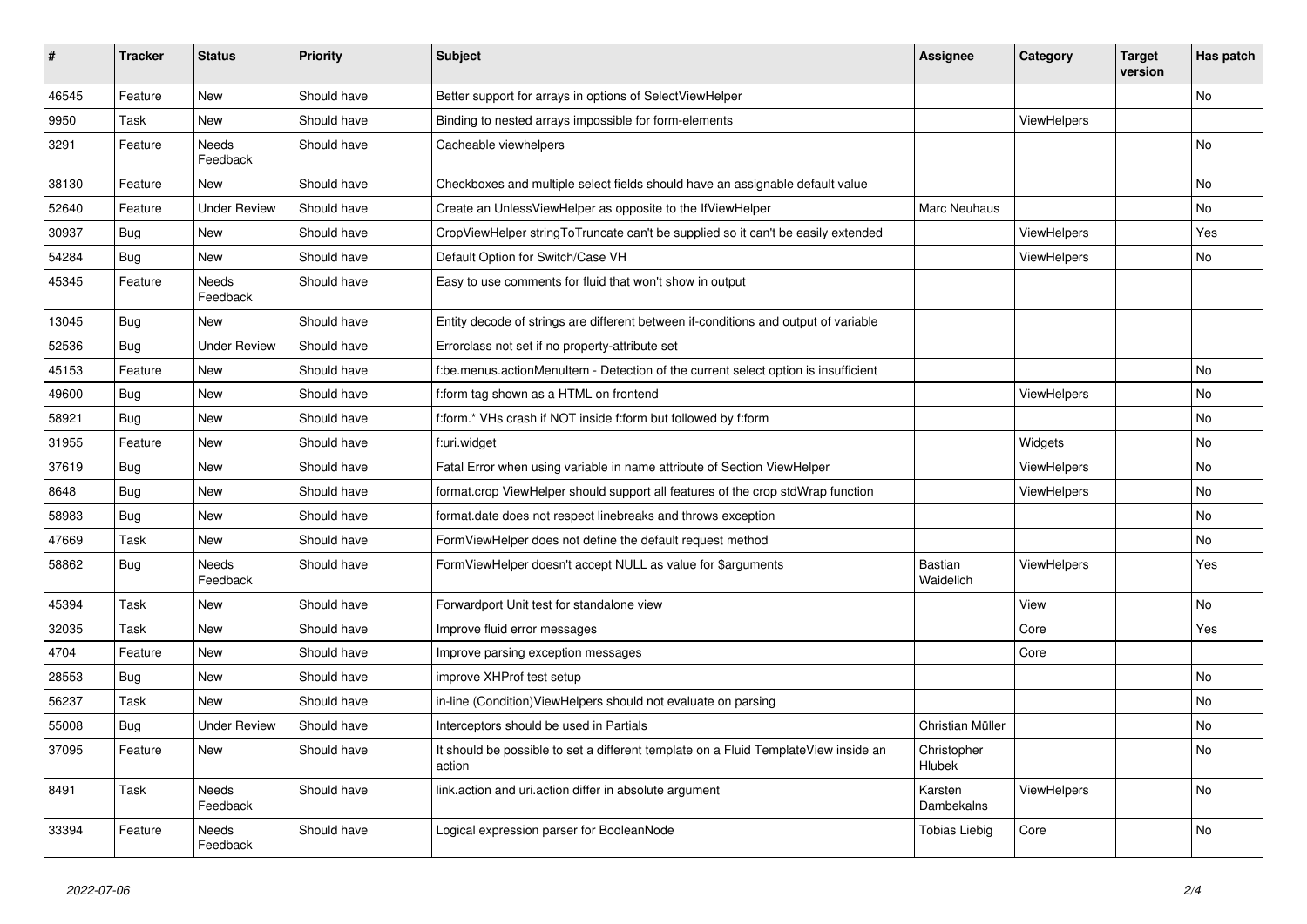| #     | <b>Tracker</b> | <b>Status</b>       | <b>Priority</b> | Subject                                                                                                | <b>Assignee</b>             | Category    | <b>Target</b><br>version | Has patch |
|-------|----------------|---------------------|-----------------|--------------------------------------------------------------------------------------------------------|-----------------------------|-------------|--------------------------|-----------|
| 28549 | Bug            | New                 | Should have     | make widgets cacheable, i.e. not implement childnodeaccess interface                                   |                             |             |                          | <b>No</b> |
| 42397 | Feature        | <b>New</b>          | Should have     | Missing viewhelper for general links                                                                   |                             |             |                          | No        |
| 5933  | Feature        | Accepted            | Should have     | Optional section rendering                                                                             | Sebastian<br>Kurfuerst      | ViewHelpers |                          | No        |
| 60271 | Feature        | New                 | Should have     | Paginate viewhelper, should also support arrays                                                        |                             |             |                          | No        |
| 53806 | Bug            | <b>Under Review</b> | Should have     | Paginate widget maximumNumberOfLinks rendering wrong number of links                                   | <b>Bastian</b><br>Waidelich | Widgets     |                          | No        |
| 36655 | Bug            | New                 | Should have     | <b>Pagination Links</b>                                                                                |                             | Widgets     |                          | No        |
| 34682 | Bug            | <b>Under Review</b> | Should have     | Radio Button missing checked on validation error                                                       |                             | ViewHelpers |                          | No        |
| 39936 | Feature        | New                 | Should have     | registerTagAttribute should handle default values                                                      |                             | ViewHelpers |                          | No        |
| 42743 | Task           | New                 | Should have     | Remove inline style for hidden form fields                                                             |                             |             |                          | No        |
| 43071 | Task           | New                 | Should have     | Remove TOKENS for adding fallback teplates in B                                                        |                             |             |                          | No        |
| 43072 | Task           | New                 | Should have     | Remove TOKENS for adding templates fallback in Backporter                                              |                             | View        |                          | No        |
| 54195 | Task           | New                 | Should have     | Rename and move FormViewHelper's errorClass value, currently 'f3-form-error'                           | Adrian Föder                | ViewHelpers |                          | No.       |
| 33215 | Feature        | New                 | Should have     | RFC: Dynamic values in ObjectAccess paths                                                              |                             |             |                          | No        |
| 39990 | Bug            | New                 | Should have     | Same form twice in one template: hidden fields for empty values are only rendered<br>once              |                             | Core        |                          | No        |
| 49756 | Feature        | <b>Under Review</b> | Should have     | Select values by array key in checkbox viewhelper                                                      |                             |             |                          | No        |
| 65424 | Bug            | <b>Under Review</b> | Should have     | SelectViewHelper must respect option(Value Label)Field for arrays                                      |                             | ViewHelpers |                          | No        |
| 46091 | Task           | Needs<br>Feedback   | Should have     | Show source file name and position on exceptions during parsing                                        |                             |             |                          | No        |
| 9514  | Feature        | New                 | Should have     | Support explicit Array Arguments for ViewHelpers                                                       |                             |             |                          |           |
| 52591 | Bug            | New                 | Should have     | The Pagination Widget broken for joined objects                                                        |                             |             |                          | No        |
| 10911 | Task           | New                 | Should have     | Tx_Fluid_ViewHelpers_Form_AbstractFormViewHelper->renderHiddenIdentityField<br>should be more reliable |                             | ViewHelpers |                          | No        |
| 3481  | Bug            | New                 | Should have     | Use ViewHelperVariableContainer in PostParseFacet                                                      |                             | Core        |                          | No        |
| 51277 | Feature        | New                 | Should have     | ViewHelper context should be aware of actual file occurrence                                           |                             |             |                          | No        |
| 47006 | Bug            | <b>Under Review</b> | Should have     | widget identifier are not unique                                                                       |                             |             |                          | No        |
| 50888 | Bug            | Under Review        | Should have     | WSOD by changing name of section and if Fluid caches are generated                                     |                             |             |                          | No        |
| 46289 | Bug            | Needs<br>Feedback   | Should have     | Enable Escaping Interceptor in XML request format                                                      |                             | View        | 2.0.1                    | No        |
| 43346 | Feature        | <b>Under Review</b> | Should have     | Allow property mapping configuration via template                                                      | Karsten<br>Dambekalns       | ViewHelpers | 2.1                      | No        |
| 44234 | Bug            | <b>Under Review</b> | Should have     | selectViewHelper's sorting does not respect locale collation                                           |                             | ViewHelpers | 2.1                      | No        |
| 48355 | Feature        | New                 | Could have      | Assign output of viewhelper to template variable for further processing.                               |                             |             |                          |           |